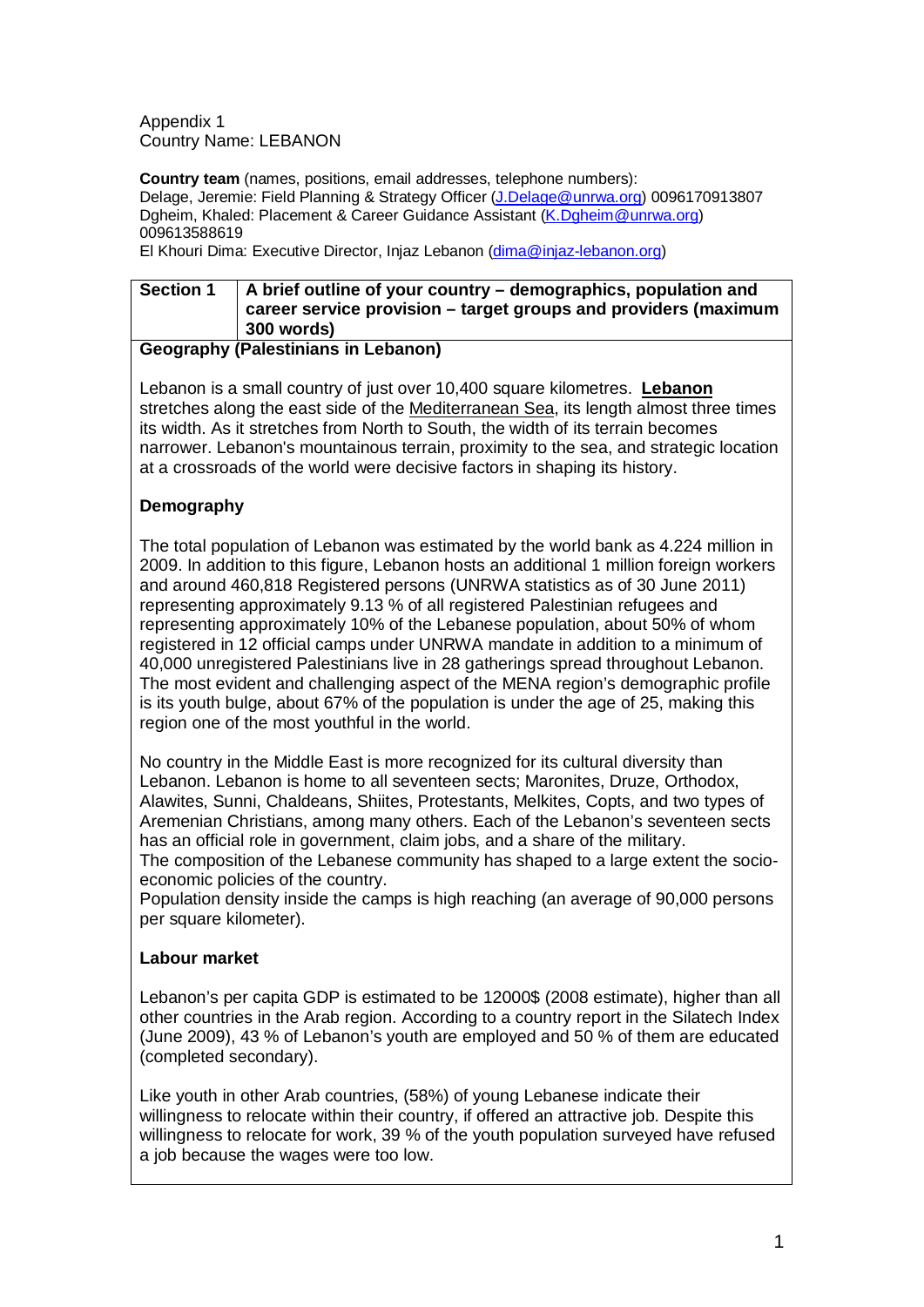When asked to identify the sector they wish to work in, assuming pay and work conditions are similar, 44 % are most likely to choose self-employment. Thus Lebanon's focus will have to be on doing more than just increasing the number of available jobs for the country's youth and should take into account the type of work youth perceive as appealing.

According to the "Socio-Economic Survey of Palestinian Refugees in Lebanon" report published by the American University of Beirut (AUB) and the United Nations Relief and Works Agency for Palestine Refugees in the Near East (UNRWA) in December 2010, 56% of Palestinian refugee workers are jobless and only 37% of the working age population is employed. Those with a job are often in low status, casual and hazardous employment. The survey shows that 21% of employed refugees work in seasonal employment, and only 7% of those employed have a contract.

The majority of Palestinians work in the informal economy, predominantly in the agriculture, construction and trade sectors. Decent work conditions and job security are absent for the majority of these Palestinian workers, who are often employed without work permits, on temporary jobs, and without access to social security, leading to a significantly increasing proportion in vulnerable employment, and therefore poverty (Review of Studies on the Employability of Palestinian Refugees in the Lebanese Labour Market-2010).

## **Education**

Education plays an important role in the development of Lebanon and the standard is improving day by day.

Lebanon's education comprises of primary, intermediate, and secondary education, technical and vocational education and higher education. The schools in Lebanon are divided into public, private and what we call semi-private schools (with minimal fee charges). The Ministry of Education operates the public schools and the Lebanese University in Lebanon.

The overarching mission of the UNRWA education programme is to provide Palestine Refugee children with the learning opportunities to acquire knowledge, life skills, experiences and values.

UNRWA is mandated to provide primary education at no cost to Palestine Refugees. UNRWA teaches the host nation's curriculum in Lebanon. UNRWA also provides secondary education services in recognition of the limited access of Palestinian Refugees to the public education system.

The Education Programme is the largest of the three main UNRWA programmes; (Health; Education; Relief and Social Services). In Lebanon, the UNRWA/Education Department runs 65 elementary and preparatory schools, and 9 secondary schools, which provide education for a total of 32,191 students (figures for the 2010/2011 academic year).

### **UNRWA career guidance services :**

While addressing this situation, throughout the last years the Career Guidance programme has been facing two main challenges: the lack of a clear Strategy and Plan that could guide the actions to be taken in place with clear objectives, timeframes and responsible; and as a consequence, an incomplete and precarious assistance to the  $9<sup>th</sup>$  and  $12<sup>th</sup>$  grade students, leading to inaccurate decision making as well as misconception and/or dissatisfaction of the working possibilities that the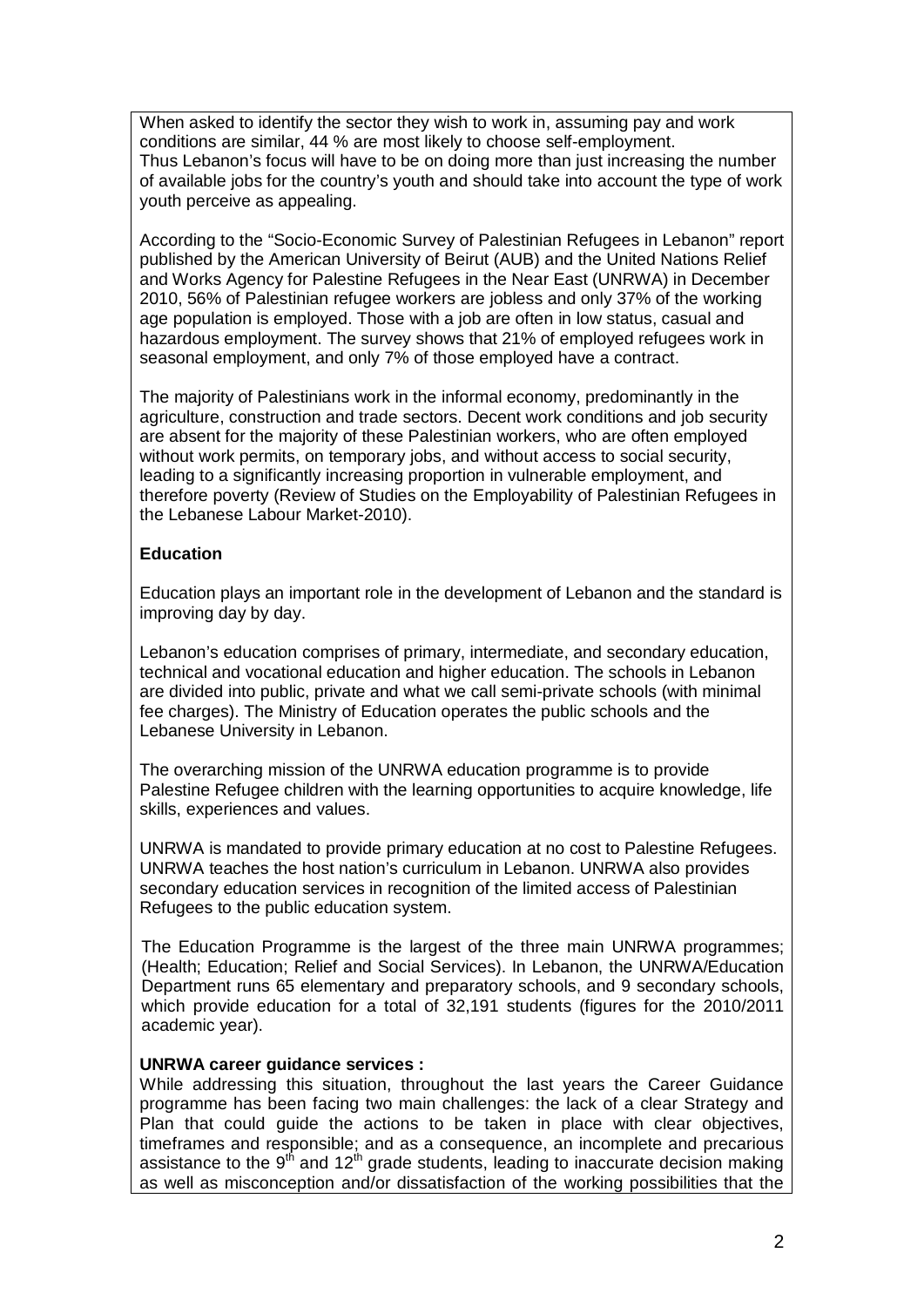academic or vocational formation can provide.

In coordination with the educational services that UNRWA has been delivering to the Palestine community within the Lebanese context, the Career Guidance Programme has intended to increase the level of the assistance to students in order to help them to take the most appropriate decision between a vocational or academic inclination and so regarding their professional perspectives.

Among others, it was a priority for the Programme to work on a joint plan and strategy with stakeholders involved in the Career Guidance that could offer an overall of the actions to be taken in place, specific timeframes and responsible. This plan was finalized during December 2010.

Injaz worked closely with the Ministry of Education to create a Career Guidance service since 2005; this initiative was also supported by the ETF and other donors. Since then, a career guidance unit comprising of 16 counselors was formed and they were trained on the various skills and techniques that they need in a classroom. They were also exposed to university systems and admissions, as well as tools to help them create and update private sector needs analysis, to be able to bridge between youth and the job market.

### **UNRWA Career Guidance programme's Objectives:**

The Career Guidance programme shall directly aim to:

- Assist students making choices in line with their potential and interest.
- Improve students' future employment prospects
- Allow students to enter the job market in the best possible conditions

#### **Activities:**

- Orientation sessions to grades 9, 10, 11 and 12 students
- Individual career guidance sessions to grades 9 and 12 students
- Students visit to UNRWA VTCs'
- Academic job fair for grade 12 students
- Job-coaching services to UNRWA VTCs' trainees and graduates

### **Target groups:**

Target groups are all students at UNRWA installations at the important stages of their academic course and career, that is to say when determinant decisions are made regarding their professional future. This concerns more precisely: Students at grades 9, 10, 11 and 12, in addition to the trainees at UNRWA VTCs.

### **Stakeholders:**

**Counseling staff**: They have a significant role within the Career Guidance Strategy implementation as they will be the responsible of delivering the group and individualized sessions, as well as guarantying the proper completion of activities targeting students.

**Scholarship Unit:** Is responsible of conducting informative sessions at the secondary schools about scholarship possibilities and University profiles, for those interested in continuing their studies after grade 12.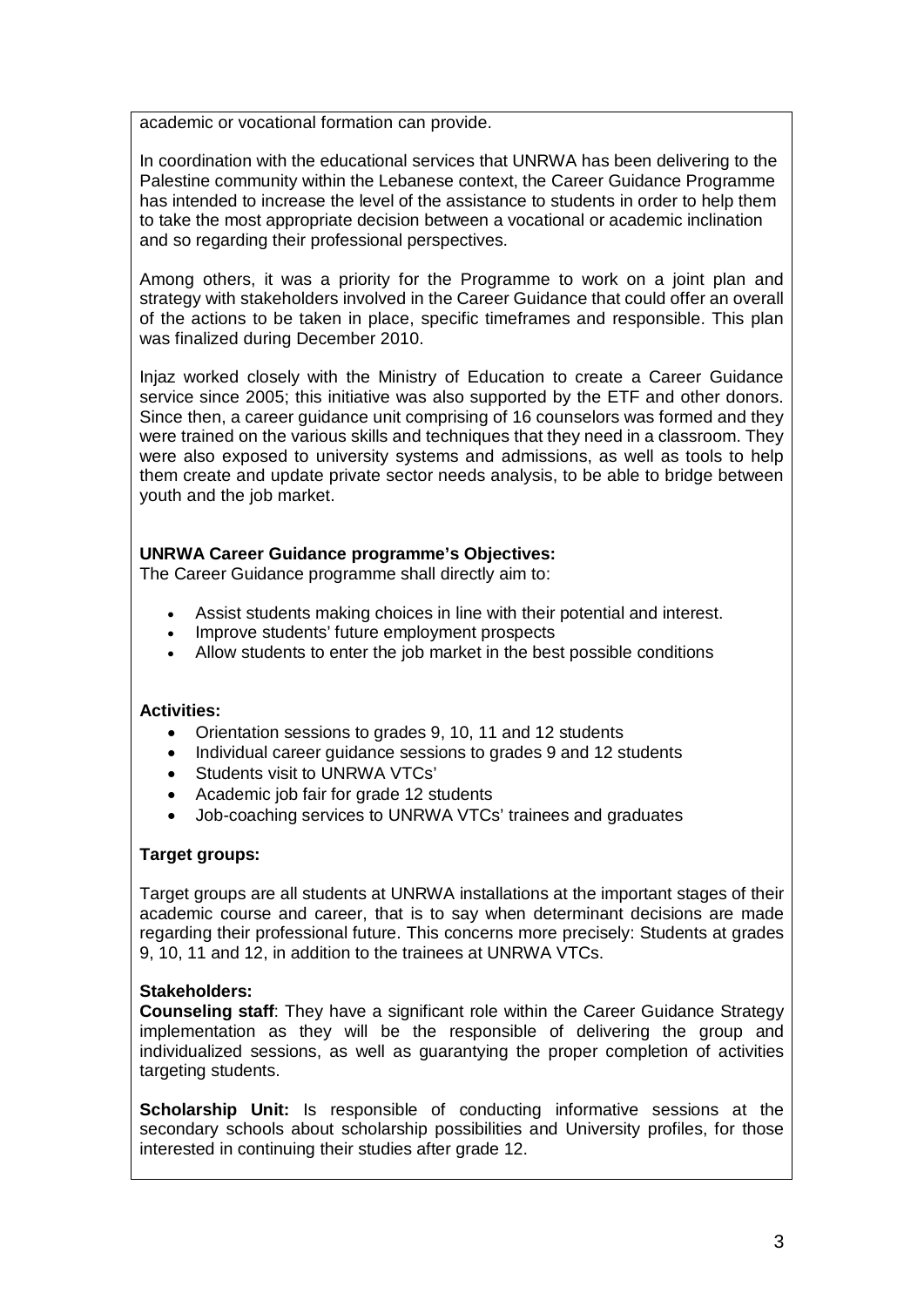**UNRWA Vocational Training Centers:** The centers offers four types of courses: Teacher Training course (post Secondary), Semi-Professional courses (Post secondary students), Trade courses (post preparatory), Short-Term courses (Dropout Students).

**NGOs:** The different NGOs that provide Vocational Education beside UNRWA Vocational Training Centers are key actors that can incorporate drop-outs and students not willing to continue in the academic branch, to offer them a feasible alternative to integrate the job market.

During the scholastic year 2010/11, the Career Guidance Unit provided orientation/career guidance services to 6006 students from grades 9, 10, 11 and 12. Distribution of students according to grade and gender is as follows:

| Grade        | <b>Male</b> | <b>Female</b> | <b>Total</b> |
|--------------|-------------|---------------|--------------|
| 9            | 1095        | 1484          | 2579         |
| 10           | 546         | 940           | 1486         |
| 11           | 363         | 644           | 1007         |
| 12           | 316         | 618           | 934          |
| <b>Total</b> | 2320        | 3686          | 6006         |

| <b>Section 2</b>                                                                                                                                                                                                          | Taking each of the four general symposium themes (see<br>below), describe the two greatest strengths and two<br>greatest weaknesses relating to each theme in your country<br>(maximum 100 words for each strength and weakness;<br>therefore maximum 400 words per theme and maximum<br>1,600 words in this section). |                                                                                                                                                                                                                                                                                                                          |  |  |
|---------------------------------------------------------------------------------------------------------------------------------------------------------------------------------------------------------------------------|------------------------------------------------------------------------------------------------------------------------------------------------------------------------------------------------------------------------------------------------------------------------------------------------------------------------|--------------------------------------------------------------------------------------------------------------------------------------------------------------------------------------------------------------------------------------------------------------------------------------------------------------------------|--|--|
| Theme 1: Political, economic and social changes and the changing role of<br>career guidance and career guidance policies                                                                                                  |                                                                                                                                                                                                                                                                                                                        |                                                                                                                                                                                                                                                                                                                          |  |  |
| Strength 1                                                                                                                                                                                                                |                                                                                                                                                                                                                                                                                                                        | Weakness 1                                                                                                                                                                                                                                                                                                               |  |  |
| Youth in Lebanon are the dynamic force<br>for change as they experience relatively<br>higher levels of participation, and as<br>greater numbers of them are acquiring<br>more education.<br>UNRWA/LEBANON had conducted 3 |                                                                                                                                                                                                                                                                                                                        | A particular obstacle is that the Lebanese<br>educational sector is unable to keep up<br>with the pace of development and<br>demand for skills, and Lebanon's political<br>instability/adopted social policies<br>decrease from the government's<br>efficiency in generating more job<br>opportunities to the graduates. |  |  |
| surveys in 2010 that have certainly<br>contributed to provide a clearer picture of<br>the Palestinians employment situation.<br>These have addressed mainly three<br>topics: the socio-economic situation of              |                                                                                                                                                                                                                                                                                                                        | The Palestine refugees living in Lebanon<br>enjoy few of the rights afforded to the<br>Lebanese citizens.                                                                                                                                                                                                                |  |  |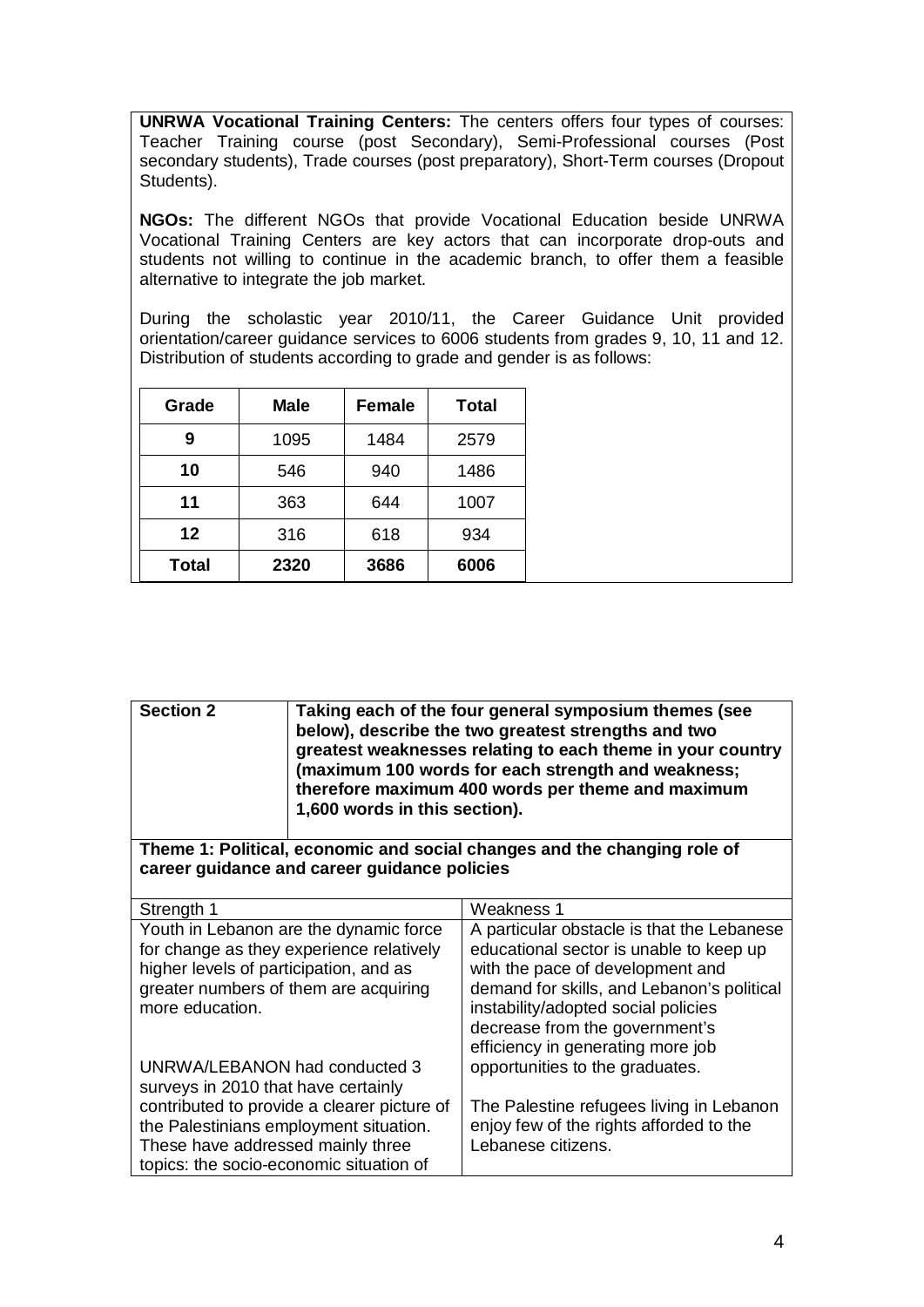| Palestinians in Lebanon (research<br>conducted in cooperation with the<br>American University of Beirut), and the<br>employment status of UNRWA VTCs'<br>graduates as well as UNRWA<br>Scholarship Programmes' graduates in<br>order to identify the market needs.                                                                                                                                                    | In Lebanon, restrictions imposed on<br>Palestine refugees in rights to work,<br>disillusions and hopelessness in future<br>discourage young Palestinians to<br>continue their education or to seek for<br>jobs, limiting at some extension an<br>appropriate Career Guidance.                                                               |
|-----------------------------------------------------------------------------------------------------------------------------------------------------------------------------------------------------------------------------------------------------------------------------------------------------------------------------------------------------------------------------------------------------------------------|---------------------------------------------------------------------------------------------------------------------------------------------------------------------------------------------------------------------------------------------------------------------------------------------------------------------------------------------|
| The information acquired through this<br>research has provided UNRWA's Career<br>Guidance programme with valuable<br>information to better assist students,<br>considering not only their interests and<br>capacities, but also the reality of the<br>labour market.                                                                                                                                                  |                                                                                                                                                                                                                                                                                                                                             |
| Strength 2<br>The NGOs in Lebanon working on                                                                                                                                                                                                                                                                                                                                                                          | <b>Weakness 2</b><br>Although the youth of Lebanon are                                                                                                                                                                                                                                                                                      |
| different issues (7000 registered NGO)<br>are taking over the government's role in<br>creating the general development<br>framework of the country. Many of these<br>work mainly on career counselling and<br>skills development and the result is<br>higher numbers of youth equipped with<br>the needed skills to enter the job market<br>and pursuit opportunities beyond the<br>resources they currently control. | considered as the asset of the country,<br>yet they are seen sometimes as<br>problematic, and they experience less<br>utilization of their potentials; left with<br>these challenges youth have to accept a<br>low paying job or leave their country to<br>work abroad for higher salaries and<br>development of their professional skills. |
| UNRWA priorities are to focus on<br>improving life conditions of the<br>Palestinians in Lebanon through<br>enhancing their employability<br>perspectives.                                                                                                                                                                                                                                                             | Social culture regarding the influence of<br>parents on children to choose their future<br>career affects the employment of<br>graduates negatively.                                                                                                                                                                                        |
| Along with others UN agencies, the PLO,<br>the Lebanese authorities and the civil<br>society, UNRWA will strive to encourage<br>equal treatment between Palestine<br>refugees and Lebanese people with<br>regards to access to jobs.                                                                                                                                                                                  | Family upbringing plays a greater role in<br>building the self-concept and individual<br>perception of itself and also play a role in<br>the choices and decisions taken                                                                                                                                                                    |
| The improved access to employment for<br>Palestinians is one of UNRWA key<br>strategic objectives in Lebanon.                                                                                                                                                                                                                                                                                                         |                                                                                                                                                                                                                                                                                                                                             |

| Theme 2: Lifelong guidance policy as a part of integrated human resource |
|--------------------------------------------------------------------------|
| development policies – challenges and opportunities                      |

| Strength 1                      | Weakness 1                         |
|---------------------------------|------------------------------------|
| 2010 supposed an evaluation and | Although the Career Guidance, as a |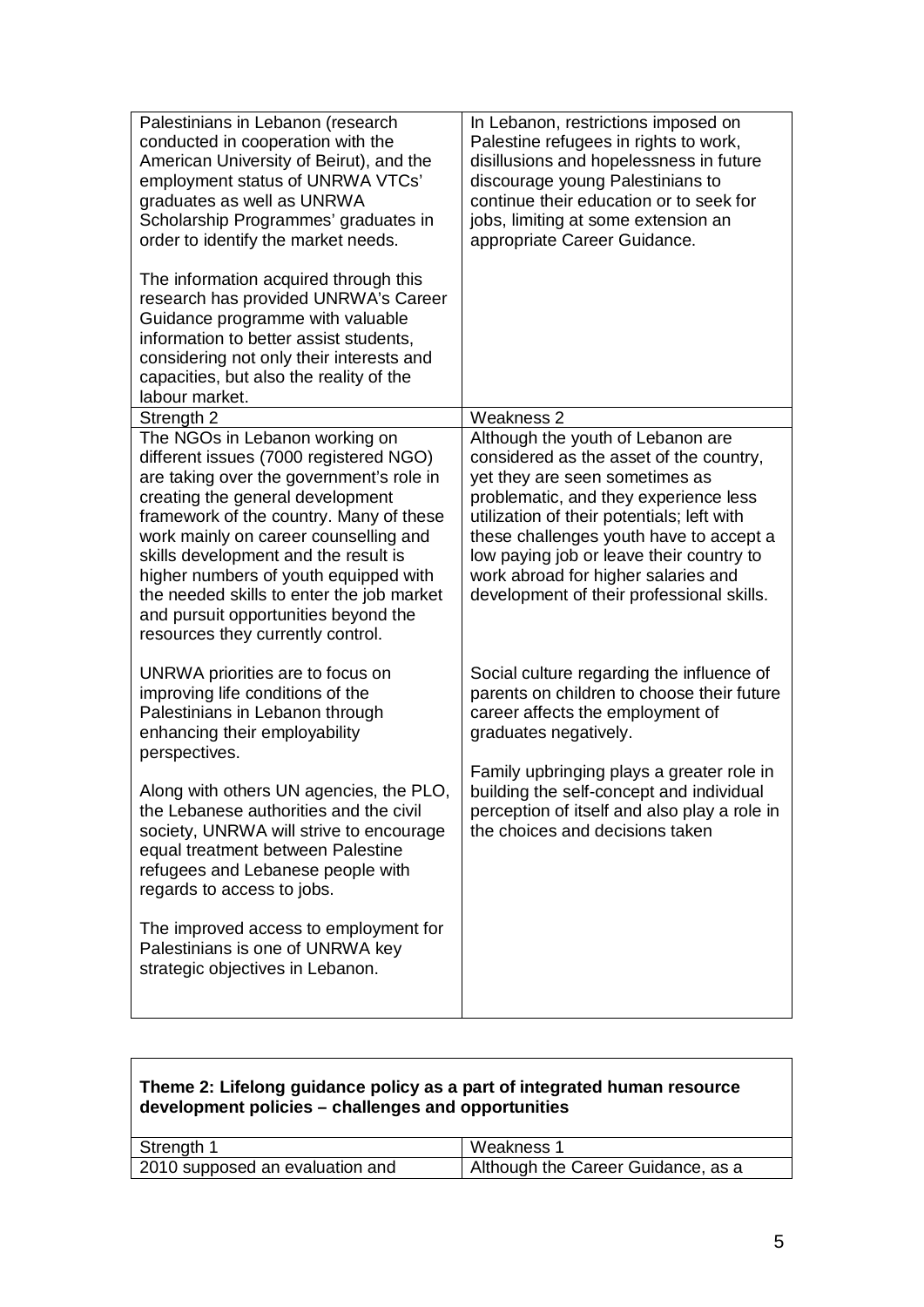| restructuring period, with regards to the<br>objectives and activities that the<br><b>Placement and Career Guidance Unit</b><br>had been implementing.                                                                                                                                                                                                                                                         | component of the increasing<br>employability perspectives for<br>Palestinians strategy, has taken a higher<br>importance, the resources assigned to<br>the programme are still insufficient.                                                                                             |
|----------------------------------------------------------------------------------------------------------------------------------------------------------------------------------------------------------------------------------------------------------------------------------------------------------------------------------------------------------------------------------------------------------------|------------------------------------------------------------------------------------------------------------------------------------------------------------------------------------------------------------------------------------------------------------------------------------------|
| By the end of the year the Placement<br>and Career Guidance Unit finalized its<br>Strategy and Objectives document, as<br>well as its Action Plan. Both were aimed<br>to improve the quality of the career<br>guidance services through the<br>individualization of the sessions, and<br>better preparation of the Counseling Staff<br>responsible of assisting students from<br>grades 9 to 12.<br>Strength 2 | For the last years, UNRWA has been<br>facing economical shortages. This<br>situation has left the Career Guidance<br>programme as one of the least priorities<br>to be addressed, thus funded to provide<br>a sustainable quality activities provision<br>to the students.<br>Weakness 2 |
|                                                                                                                                                                                                                                                                                                                                                                                                                |                                                                                                                                                                                                                                                                                          |

## **Theme 3: The changing world and the changing role of career guidance – skills and competencies for lifelong guidance practitioners**

| Strength 1                                                                          | Weakness 1                                                                        |
|-------------------------------------------------------------------------------------|-----------------------------------------------------------------------------------|
| Being part of the community and as part<br>of their CSR initiatives, some           | The concept of CSR is still a bit new to                                          |
| multinational private corporations are                                              | local (small & medium) corporations in<br>Lebanon.                                |
| more aware of actively engaging with                                                | The main challenge stems in getting the                                           |
| their surroundings and are taking part in<br>the social development of the country; | private sector more involved in shaping<br>the future of the youth in Lebanon and |
| investing in the potential of the youth and                                         | engage them within the mainstream of                                              |
| equipping them with the adequate                                                    | the economic development.                                                         |
| employability skills as it may have long<br>term impact on the community and on     |                                                                                   |
| their business by having a high calibre                                             |                                                                                   |
| pool of talent which will contribute to                                             |                                                                                   |
| mutual benefits of personal growth for<br>youth and business growth.                |                                                                                   |
|                                                                                     |                                                                                   |
|                                                                                     |                                                                                   |
| Throughout the implementation of the<br>Career Guidance programme during the        |                                                                                   |
| $2010 - 2011$ scholastic year, the                                                  | <b>UNRWA's Career Guidance Unit requires</b>                                      |
| Counseling Staff expressed their interest                                           | professional assistance to build up                                               |
| on continuing assisting the students, but<br>stressed on the need of developing a   | counselors' capacity and run more<br>strategically the programme.                 |
| more professional training strategy, that                                           |                                                                                   |
| could improve the counselling                                                       |                                                                                   |
| methodologies to address the pupils<br>needs, as well as the materials used in      |                                                                                   |
| the different sessions                                                              |                                                                                   |
| Based on the Counseling Staff, the                                                  |                                                                                   |
|                                                                                     |                                                                                   |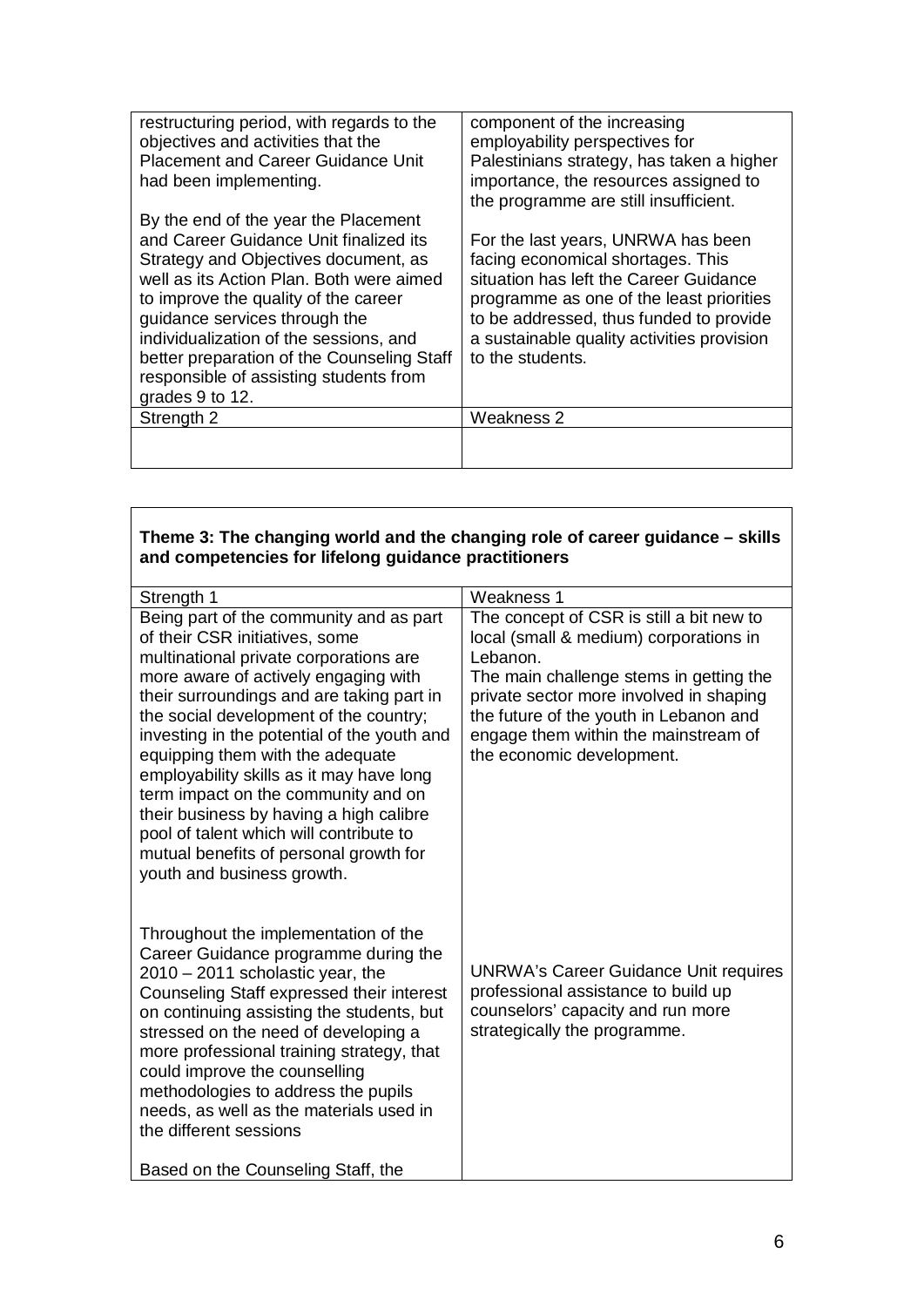| Career Guidance Unit evaluation and the<br>ETF assessment of the Career Guidance<br>programme, it was agreed to facilitate the<br>participation of the counsellors in a<br>2-day workshop and 3-day training<br>session with ETF during October 2011 to |                                       |
|---------------------------------------------------------------------------------------------------------------------------------------------------------------------------------------------------------------------------------------------------------|---------------------------------------|
| improve their skills and knowledge in the<br>domain.                                                                                                                                                                                                    |                                       |
|                                                                                                                                                                                                                                                         |                                       |
| Strength 2                                                                                                                                                                                                                                              | Weakness 2                            |
| The future cooperation with ETF, for                                                                                                                                                                                                                    | UNRWA's Career Guidance Unit is in    |
| instance, evidences Career Guidance                                                                                                                                                                                                                     | need of professional staff that could |
| Unit's strategy of opening itself to work                                                                                                                                                                                                               | assist directly the programme.        |
| with other institutions or to find the                                                                                                                                                                                                                  |                                       |
| support from institutions specialized in                                                                                                                                                                                                                |                                       |
| Career Guidance. For this matter, a                                                                                                                                                                                                                     |                                       |
| database has been created to track                                                                                                                                                                                                                      |                                       |
| national and international organizations.                                                                                                                                                                                                               |                                       |

| Theme 4: Evidence-based practice; evidence-based policies                                                                                                                                                                                                                                                                                                       |                                                                                                                                                                                                                                                   |
|-----------------------------------------------------------------------------------------------------------------------------------------------------------------------------------------------------------------------------------------------------------------------------------------------------------------------------------------------------------------|---------------------------------------------------------------------------------------------------------------------------------------------------------------------------------------------------------------------------------------------------|
| Strength 1                                                                                                                                                                                                                                                                                                                                                      | Weakness 1                                                                                                                                                                                                                                        |
| For UNRWA's Career Guidance Unit it<br>has been a priority to properly<br>implement, monitor and evaluate the<br>programme in order to provide quality<br>assistance to the students. In this sense<br>the unit is currently working on<br>developing monitoring and evaluation<br>tools in accordance with the student's<br>needs and the resources available. | The Career Guidance programme<br>implementation under the new strategy<br>has been piloted only for one year.<br>Hence, although the monitoring and<br>evaluation tools have been used through<br>the whole process, they need to be<br>assessed. |
| Strength 2                                                                                                                                                                                                                                                                                                                                                      | Weakness 2                                                                                                                                                                                                                                        |
|                                                                                                                                                                                                                                                                                                                                                                 |                                                                                                                                                                                                                                                   |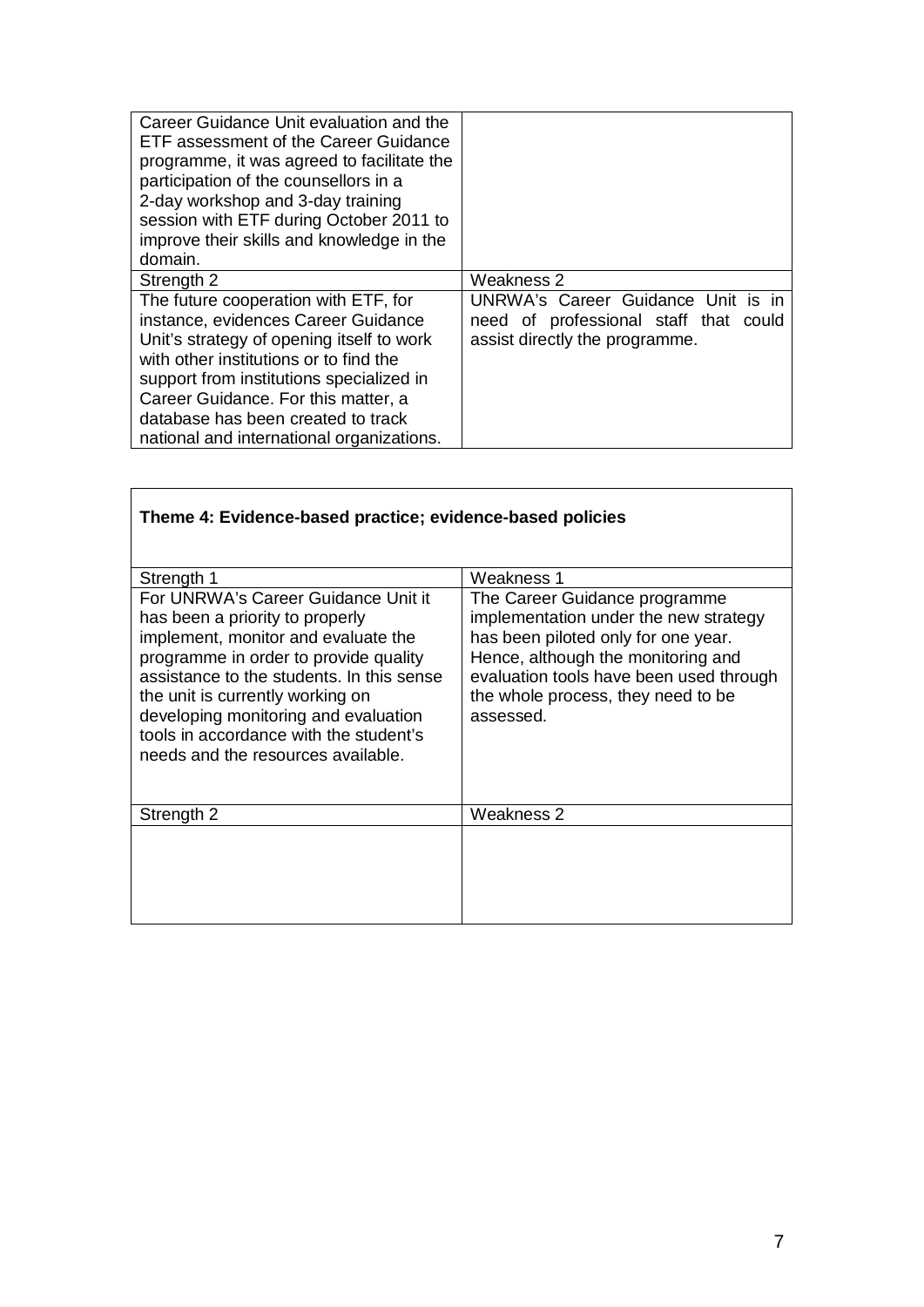| <b>Section 3</b>                                                                                                      | Looking at the themes, prioritise them according to the most<br>important ones for your country team to explore further and learn<br>about at the symposium.<br>$(1 = most important - 4 = least important)$ |             |                          |              |   |
|-----------------------------------------------------------------------------------------------------------------------|--------------------------------------------------------------------------------------------------------------------------------------------------------------------------------------------------------------|-------------|--------------------------|--------------|---|
| Political, economic and social<br>changes and the changing role of<br>career guidance and career guidance<br>policies |                                                                                                                                                                                                              |             | Priority<br>$2^{\circ}$  | 3            | 4 |
|                                                                                                                       | Lifelong guidance policy as a part of<br>integrated human resource<br>development policies - challenges<br>and opportunities                                                                                 | 1           | Priority<br>$\mathbf{2}$ | 3            | 4 |
|                                                                                                                       | The changing world and the changing<br>role of career guidance - skills and<br>competencies for lifelong guidance<br>practitioners                                                                           | $\mathbf 1$ | Priority<br>$2^{\sim}$   | $\mathbf{3}$ | 4 |
|                                                                                                                       | Evidence-based practice; evidence-<br>based policies                                                                                                                                                         |             | Priority<br>$\mathbf{p}$ |              |   |

**Section 4 Thinking about the themes, describe up to three high-level key public policy and/or practice initiatives currently being advanced or considered in your country (write no more than 100 words on each). If it is possible, please say to which of the themes each initiative is most closely linked.**

High-level key public policy/practice initiative 1

# **SUSTAINABILITY AND IMPROVEMENT OF THE CORE ACTIVITIES**

The implementation of the Career Guidance programme under the new strategy has provided UNRWA's Career Guidance unit with some findings and lessons learned to be embraced for the next years in order to provide sustainability and quality conditions (resources and content wise) to the different activities.

Linked most closely to Theme 4(Evidence-based practice; evidence-based policies) High-level key public policy/practice initiative 2

# **METHODOLOGIES INNOVATION – CAPACITY BUILDING**

At the moment, the Career Guidance Unit is seeking to provide the Counseling Staff with more professional skills and knowledge in order to increase the quality of the core activities currently delivered. Nevertheless, it is important for the unit to work with these trained counselors not only as responsible for the activities'